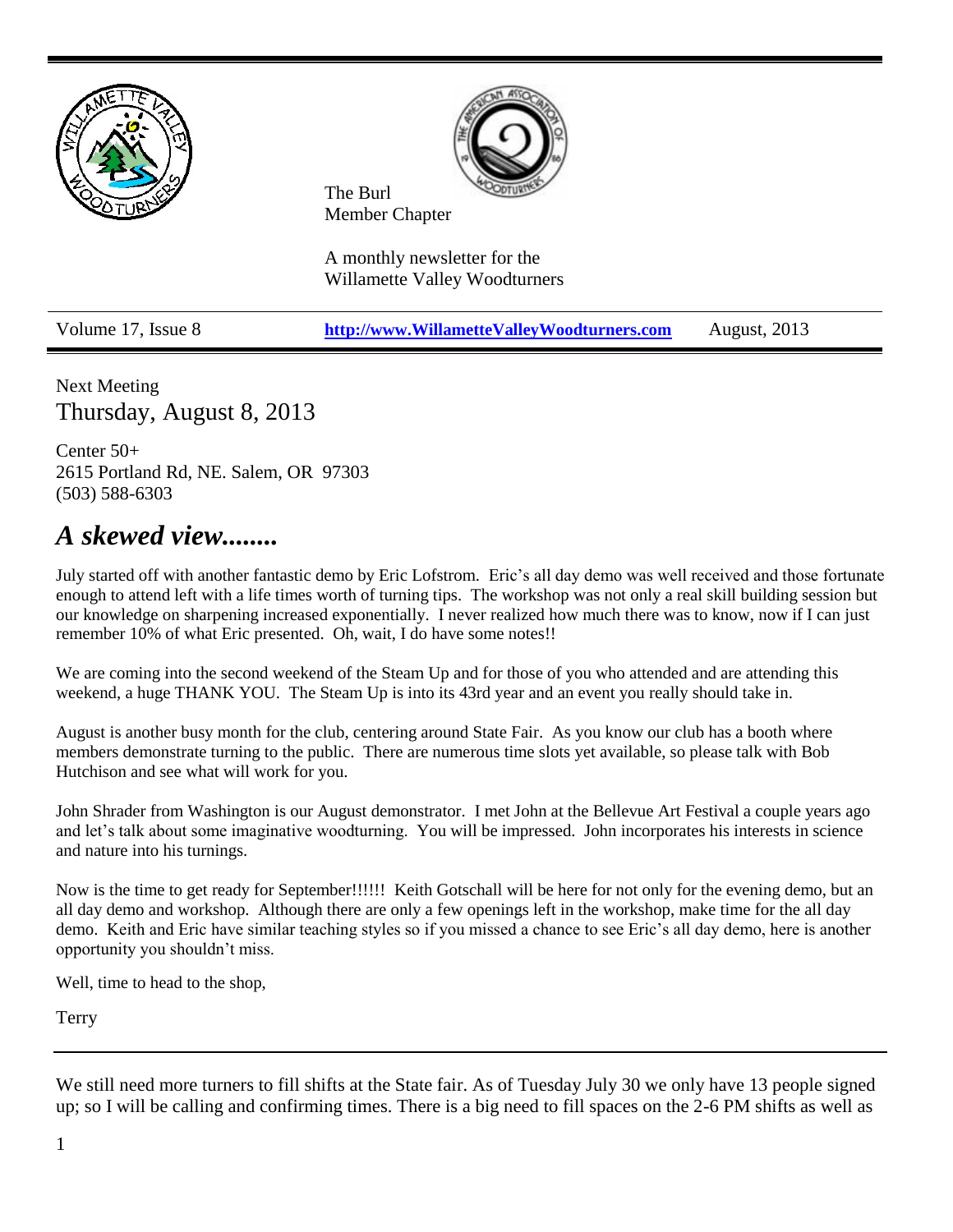the 6-10 PM shifts.

I will be working to get our exact needs identified by the August 8 meeting as well as a schedule for those who have already committed to slots.

Thanks, Bob Hutchinson 503-508-3279

# Club Business

### **Current & Upcoming Events**

### **August Demonstrator John Shrader : Bowl from a Board**



### Artist Biography

I have made things with my hands as long as I can remember, such as model airplanes, jewelry, furniture, optical instruments, and most recently wood turnings. I retired from Boeing in 1998 where I was first an engineer and then a manager working with explosives, lasers, electric guns, advanced inspection techniques, etc. While I enjoyed my Boeing career immensely, I missed being "hands on" my last years as a manager. Shortly before I retired I started wood turning. About 6 years ago I ran out of friends and relatives to give my bowls to, so I started selling my work through local galleries. In 2008 my piece "Ocean Home" I won the Northwest Fine Woodworking 29th Annual Box Competition in both the juried and people's choice categories.

#### Artist's Statement

I try to convey a feeling of grace and elegance with my work. I love the richness of wood grain and delight in displaying it so others can also appreciate its beauty. While I find perfection admirable, for me it is the siren song leading to being safe, so I strive most of all for excellence. I utilize my background in engineering to facilitate executing difficult projects, but the technology is always subservient to communicating a feeling or an idea. For me, working in my shop a joyful experience. I hope that this joy is communicated to those who acquire my work, and that they share in it.

### **September Demonstrator Keith Gotshall**

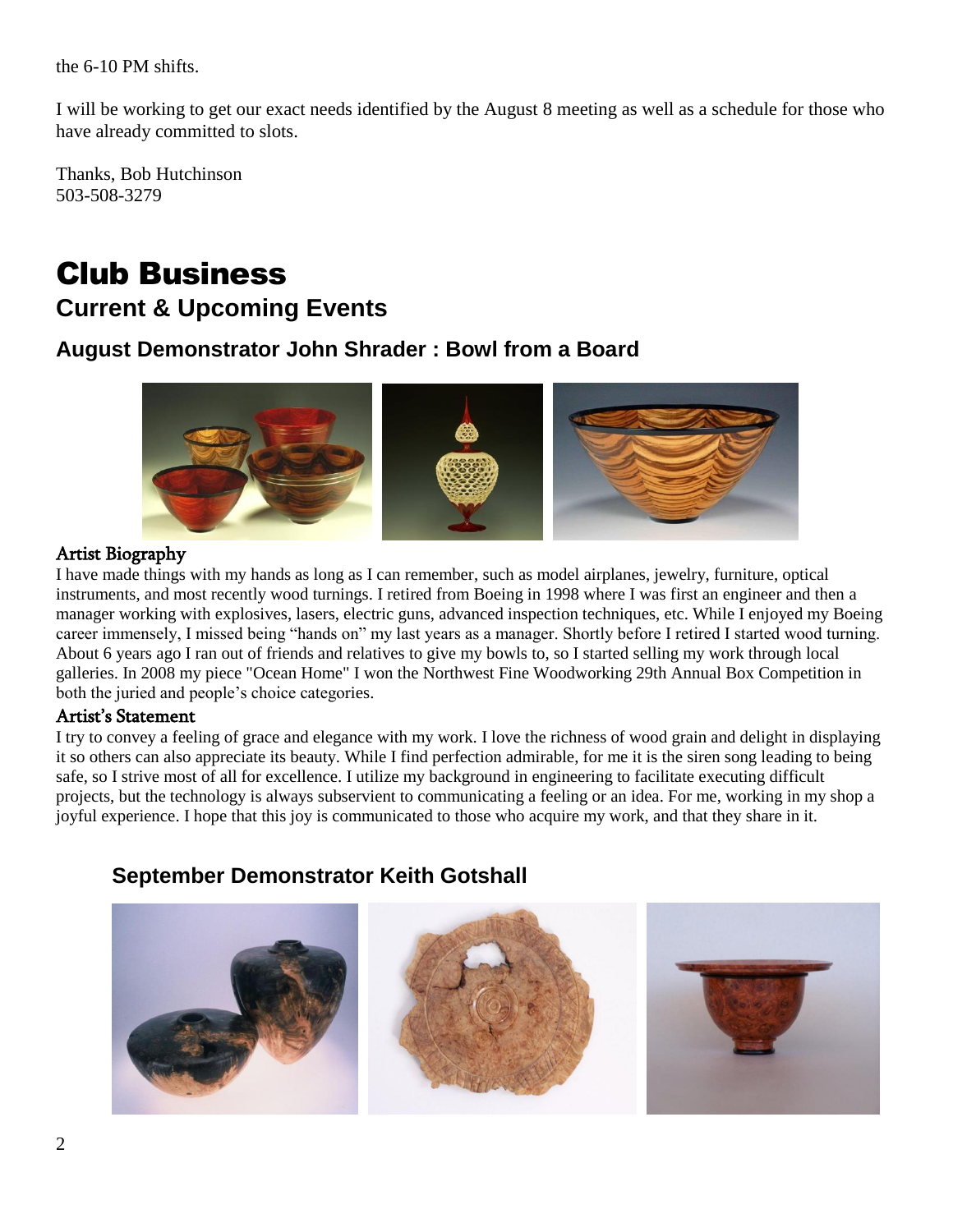- Born in Chicago, Ill. in 1962, Keith lived in the Midwest until 1980. In 1981 he moved to Boulder Co. and began a career in wood working. After an informal apprenticeship in several different wood shops Keith started his own design and fabrication studio in 1989. Building furniture mostly on a commission basis, Keith also stretched his talents by doing the occasional speculative piece that would be shown in art galleries or in fine art shows. He has won numerous awards around Colorado.
- Keith is also a sculptor of stone. Using marble and alabaster from the area Keith has also won many awards for his sculpture. His work tends to be of a figurative nature, often abstracting the human form.
- In 1998 Keith visited with a local wood turning friend who let him play around with some of his tools and showed him some of the more modern theory behind wood turning. Remembering that the lathe was the reason he became interested in woodworking in the first place, Keith was keen to pursue wood turning from that moment on. After studying with recognized masters like Richard Raffan, Mike Mahoney, and Stuart Batty, he now makes work for galleries on a wholesale basis and is turning full time.
- Keith was the artist featured in a Discovery channel show hosted by Lynette Jennings. (episode 142) He has also been a featured demonstrator at the prestigious BYU Woodturning Symposium in Provo Utah in 2002 and 2008. A featured demonstrator for the 2005 AAW symposium in Kansas , Portland Oregon in 2007 and Hartford CT in 2010. He is an Alumnus of the John C Campbell folk school in North Carolina, Marc Adams woodworking school in Indiana, and Craft Supply woodturning school in Utah. Keith continues to teach and demonstrate for many different clubs and organizations around the country as well. He has contributed to the AAW magazine American Wood turner, Woodturning Design, and the British magazine Woodturning. As well he has been asked to jury several competition/exhibitions of woodturning and furniture. Keith's work was shown at the 2004 BYU art museum show and the accompanying book "Beneath the Bark". His work is also found in the book "500 Bowls".
	- He now lives in the small mountain community of Salida, in the Rocky Mountains of Colorado. His home and studio are at the base of the continental divide and he shares them with his three dogs, Pepper, Roscoe and Jay, and of course his wife Catherine and daughter Caitlin. An avid rock climber who has traveled throughout the world, he can occasionally still be found hanging on for dear life at the local crags.

### **Freedom Pen Project:**

The Freedom Pens Project is an all-volunteer effort spearheaded by the members of SawMill Creek Woodworkers Forums. It is to provide custom hand crafted pens to American servicemen and women overseas. Everyone is invited to participate in the project; all we need is your time and talent to provide handmade pens for our military stationed in foreign countries that are in harm's way. Every Freedom Pen that is delivered serves as a constant reminder to our troops that they are not alone and has our continued support until each and every one has returned home. The project was started in 2004 and to date wood turners from all over the US have turned more than 145,000 pens.

## Membership Rewards (sorry, available to club members only)

### *Library*

A friendly reminder to members with books and /or videos checked out from the library. Please return them at this next meeting.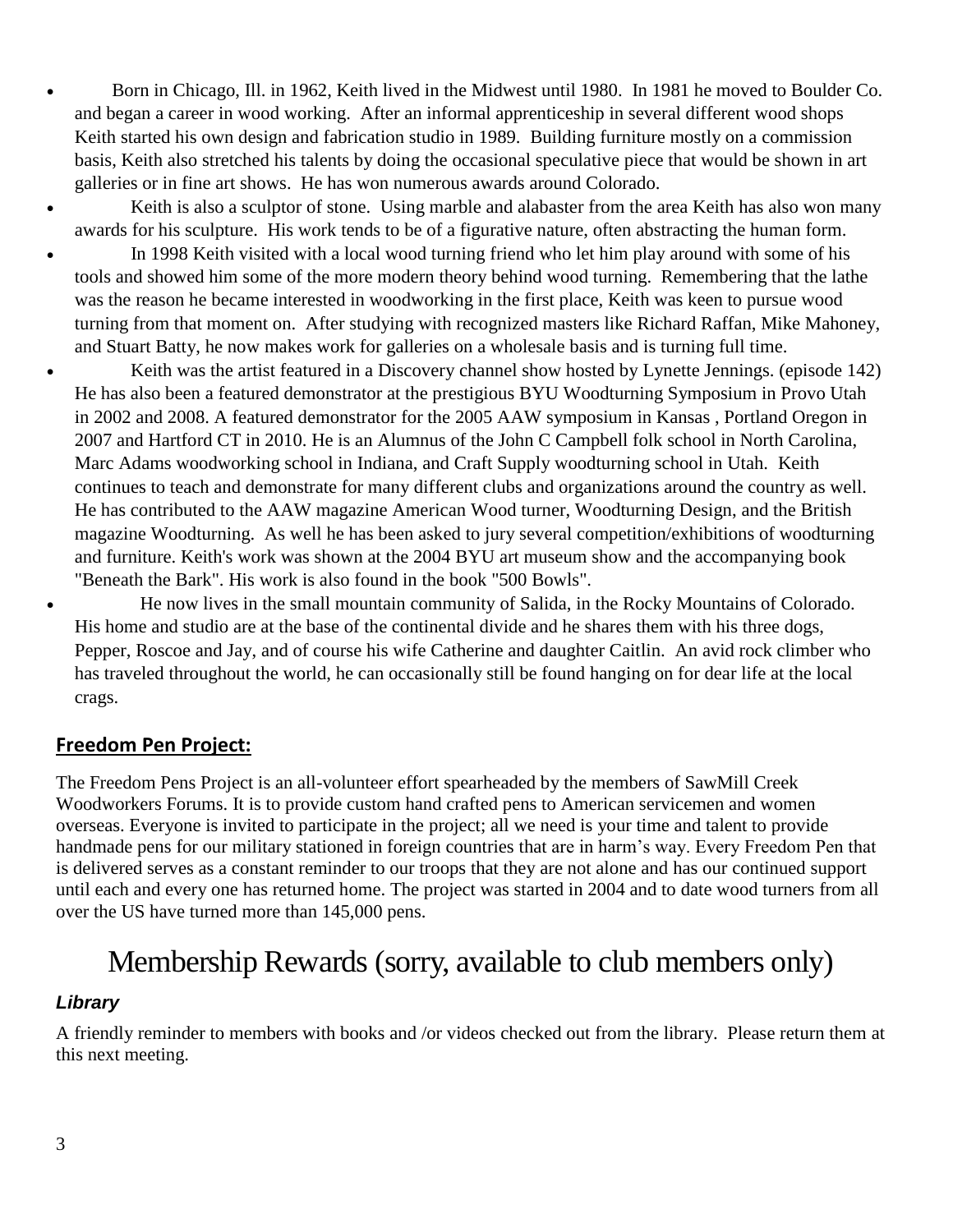### *Wood Gathering*

Sign-up sheets will be available to indicate your availability to help with wood gathering. Anyone who learns of a tree or log that is available to the club should notify Jerry Lelack (503 510-1577) or Bob Hutchinson (503 508-3279). The intent is to gather wood, process it to usable pieces, store it at the home of Terry Gerros', and then make it available to members. Terry can be reached at 503 580-5013.

-----------------------------------------------------

### *From Terry Gerros*:

I am also a distributor for Stick Fast CA glue, Sharpfast Sharpening systems, and the Holdfast vacuum chucking system. If you have an interest in these products, give me a call or send me an email for details.

### *From Jerry Lelack*

Mitch Patton is selling his pen and misc. inventory. He has about \$2,100 of inventory he will sell for \$1,000 in a buy-all sale to one person or group. Mitch can be reached at 503-409-5091. Terry may have an inventory list and I have a list.

### *Supplies*

The club purchases a few supplies in bulk and sells it to members at club cost. We routinely have superglue (\$5), black or brown superglue (\$10) accelerator (\$6) and Anchor Seal (\$10/gal). Recently the club purchased a small supply of half round protractors (\$6) used to measure the angle ground on a tool, and depth gauge (\$5). Bob Quadros will have the resale items still available at the meeting. Please bring the correct change for the items you want.

### **Club Member Discounts**

- From Terry Gerros: Club orders will be going out on **August 12th.** If our order equals or exceeds \$1,000, Craft Supply gives us a 13% discount plus free shipping. If you order from the sales items, you will receive the club discount in addition to the sale discount, making many items available at very attractive prices.
- Club members are registered with Klingspor's Woodworking Shop at [www.woodworkingshop.com](http://www.woodworkingshop.com/) or 800-228-0000, they have your name and will give you a 10% discount.
- Hartville Tool will give club members a 20% discount for the next year and a 15% discount after that: [www.hartvilletool.com](http://www.hartvilletool.com/) or 800-345-2396
- If you show your club card at checkout time to the cashier at Woodcraft in Tigard they will give you a 10% discount (may not apply to some machinery).
- Exotic Wood is offering a discount of 15% off any orders placed at: [www.exoticwoodsusa.com](http://www.exoticwoodsusa.com/) . (This includes sale items and free shipping on orders over \$300). Use promo code ewusaAAW
- Gilmer Wood now offers our club a 10% discount on purchases made there. If you haven't been to Gilmers, it is well worth the trip to Portland, if only to make your mouth water and make you cry if you leave empty handed.
- North Wood Figured Wood can be viewed at North Woods Figured Wood. Here's our website [www.nwfiguredwoods.com](http://www.nwfiguredwoods.com/) . Please take a look! We're happy to offer you our courtesy 15% discount. Anyone from our club can simply type in "WOODTURNERS" at check out to receive the sale price. No minimum purchase. We've got beautiful Big Leaf Maple, Black Locust, Madronne, White Oak, Ash, Elm and Yew.....turning blanks, slabs, burls and lumber.

### Club happenings in our area

(Please visit the club's website listed below for additional information)

Northwest Woodturners (Beaverton, OR) <http://www.northwestwoodturners.com/>